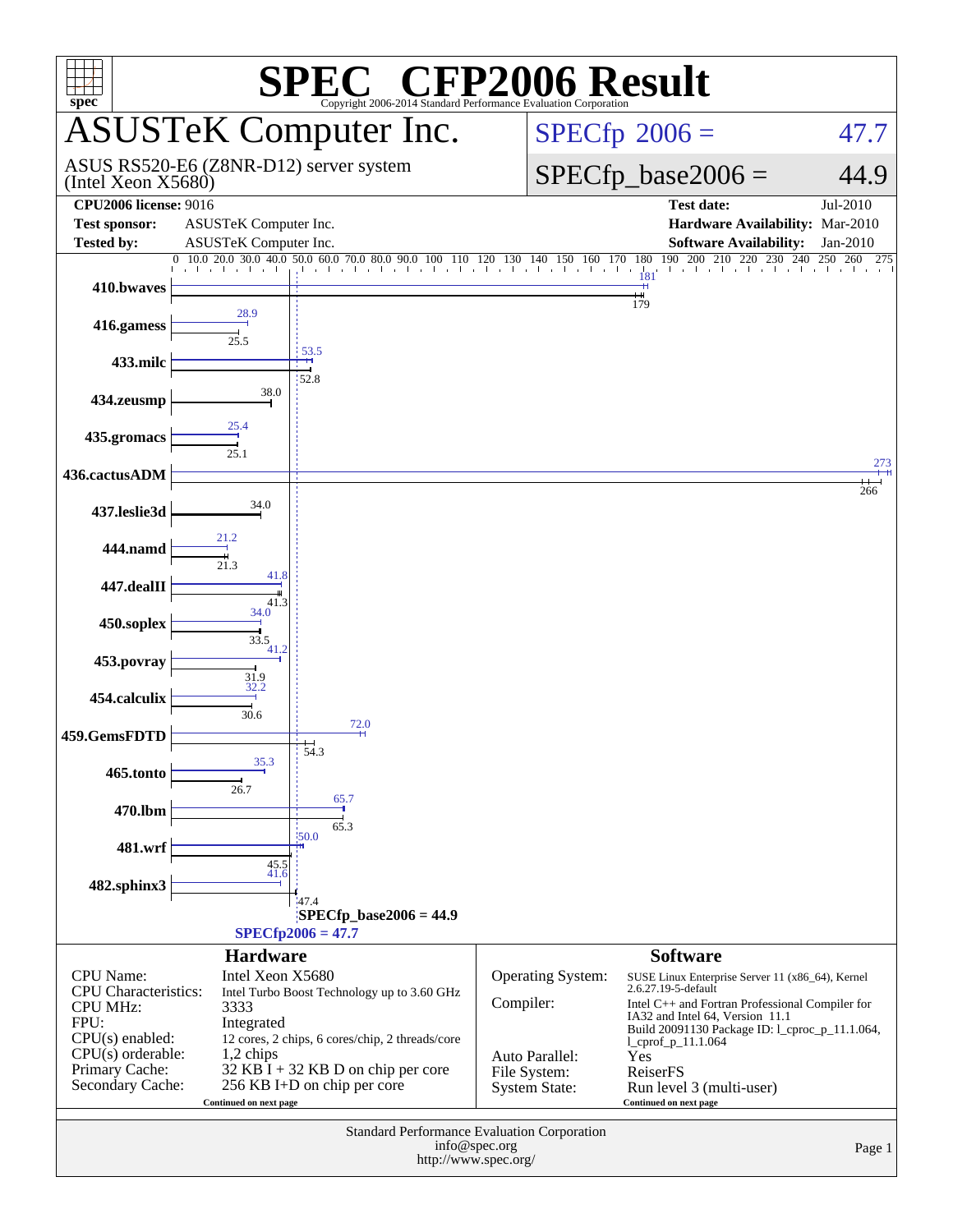

Results appear in the [order in which they were run.](http://www.spec.org/auto/cpu2006/Docs/result-fields.html#RunOrder) Bold underlined text [indicates a median measurement.](http://www.spec.org/auto/cpu2006/Docs/result-fields.html#Median)

### **[Operating System Notes](http://www.spec.org/auto/cpu2006/Docs/result-fields.html#OperatingSystemNotes)**

 'ulimit -s unlimited' was used to set the stack size to unlimited prior to run OMP NUM THREADS set to number of cores KMP\_AFFINITY set to granularity=fine,scatter KMP\_STACKSIZE set to 200M

#### **[Component Notes](http://www.spec.org/auto/cpu2006/Docs/result-fields.html#ComponentNotes)**

 Tested system case compliance with Intel EEB 3.61 spec SSI Server Power Supply 650W or higher System was configured with ASPEED AST2050 VGA (on board VGA)

> Standard Performance Evaluation Corporation [info@spec.org](mailto:info@spec.org) <http://www.spec.org/>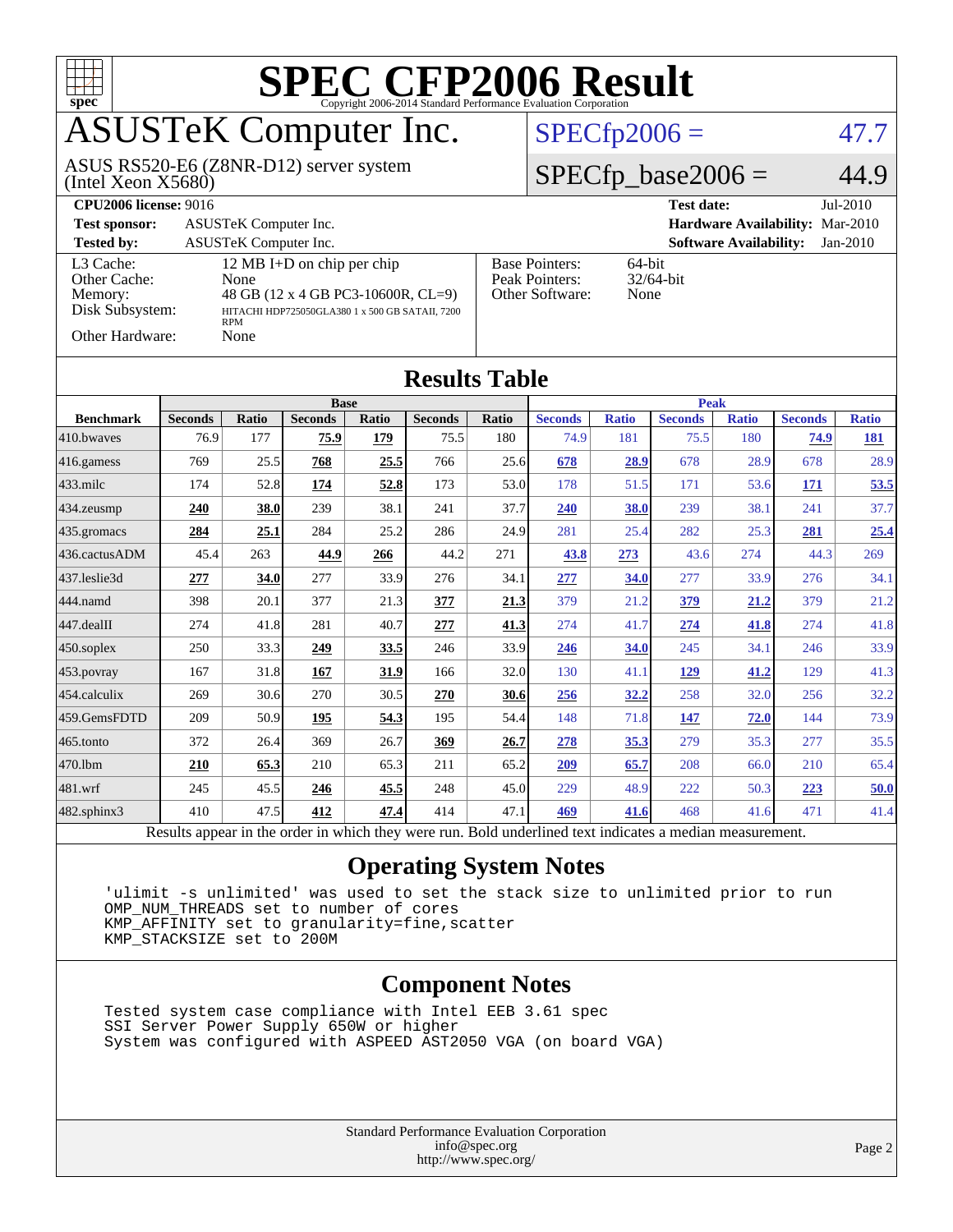

# **[SPEC CFP2006 Result](http://www.spec.org/auto/cpu2006/Docs/result-fields.html#SPECCFP2006Result)**

# ASUSTeK Computer Inc.

(Intel Xeon X5680) ASUS RS520-E6 (Z8NR-D12) server system  $SPECTp2006 = 47.7$ 

### $SPECfp\_base2006 = 44.9$

**[Test sponsor:](http://www.spec.org/auto/cpu2006/Docs/result-fields.html#Testsponsor)** ASUSTeK Computer Inc. **[Hardware Availability:](http://www.spec.org/auto/cpu2006/Docs/result-fields.html#HardwareAvailability)** Mar-2010

**[CPU2006 license:](http://www.spec.org/auto/cpu2006/Docs/result-fields.html#CPU2006license)** 9016 **[Test date:](http://www.spec.org/auto/cpu2006/Docs/result-fields.html#Testdate)** Jul-2010 **[Tested by:](http://www.spec.org/auto/cpu2006/Docs/result-fields.html#Testedby)** ASUSTeK Computer Inc. **[Software Availability:](http://www.spec.org/auto/cpu2006/Docs/result-fields.html#SoftwareAvailability)** Jan-2010

### **[General Notes](http://www.spec.org/auto/cpu2006/Docs/result-fields.html#GeneralNotes)**

Binaries were compiled on SLES 10 with Binutils 2.18.50.0.7.20080502 The ASUS RS500-E6 (Intel Xeon X5680, 3.33 GHz) and the ASUS RS520-E6 (Intel Xeon X5680, 3.33 GHz) models are electronically equivalent. The results have been measured on a ASUS RS520-E6 (Intel Xeon X5680, 3.33 GHz) model.

### **[Base Compiler Invocation](http://www.spec.org/auto/cpu2006/Docs/result-fields.html#BaseCompilerInvocation)**

 $C$  benchmarks:<br>icc  $-m64$ 

[C++ benchmarks:](http://www.spec.org/auto/cpu2006/Docs/result-fields.html#CXXbenchmarks) [icpc -m64](http://www.spec.org/cpu2006/results/res2010q3/cpu2006-20100705-12177.flags.html#user_CXXbase_intel_icpc_64bit_bedb90c1146cab66620883ef4f41a67e)

[Fortran benchmarks](http://www.spec.org/auto/cpu2006/Docs/result-fields.html#Fortranbenchmarks): [ifort -m64](http://www.spec.org/cpu2006/results/res2010q3/cpu2006-20100705-12177.flags.html#user_FCbase_intel_ifort_64bit_ee9d0fb25645d0210d97eb0527dcc06e)

[Benchmarks using both Fortran and C](http://www.spec.org/auto/cpu2006/Docs/result-fields.html#BenchmarksusingbothFortranandC): [icc -m64](http://www.spec.org/cpu2006/results/res2010q3/cpu2006-20100705-12177.flags.html#user_CC_FCbase_intel_icc_64bit_0b7121f5ab7cfabee23d88897260401c) [ifort -m64](http://www.spec.org/cpu2006/results/res2010q3/cpu2006-20100705-12177.flags.html#user_CC_FCbase_intel_ifort_64bit_ee9d0fb25645d0210d97eb0527dcc06e)

 $410 \text{ hwayes: } -$ DSPEC\_CPU\_LP64

### **[Base Portability Flags](http://www.spec.org/auto/cpu2006/Docs/result-fields.html#BasePortabilityFlags)**

| TIU.UWAYCS. DOFEC CFU LIFUT                |                                                                |
|--------------------------------------------|----------------------------------------------------------------|
| 416.gamess: -DSPEC_CPU_LP64                |                                                                |
| 433.milc: -DSPEC CPU LP64                  |                                                                |
| 434.zeusmp: -DSPEC_CPU_LP64                |                                                                |
| 435.gromacs: -DSPEC_CPU_LP64 -nofor_main   |                                                                |
| 436.cactusADM: -DSPEC_CPU_LP64 -nofor main |                                                                |
| 437.leslie3d: -DSPEC CPU LP64              |                                                                |
| 444.namd: -DSPEC CPU LP64                  |                                                                |
| 447.dealII: -DSPEC CPU LP64                |                                                                |
| 450.soplex: -DSPEC_CPU_LP64                |                                                                |
| 453.povray: -DSPEC_CPU_LP64                |                                                                |
| 454.calculix: -DSPEC CPU LP64 -nofor main  |                                                                |
| 459. GemsFDTD: - DSPEC CPU LP64            |                                                                |
| 465.tonto: - DSPEC CPU LP64                |                                                                |
| 470.1bm: - DSPEC CPU LP64                  |                                                                |
|                                            | 481.wrf: -DSPEC CPU LP64 -DSPEC CPU CASE FLAG -DSPEC CPU LINUX |
| 482.sphinx3: -DSPEC CPU LP64               |                                                                |
|                                            |                                                                |

### **[Base Optimization Flags](http://www.spec.org/auto/cpu2006/Docs/result-fields.html#BaseOptimizationFlags)**

[C benchmarks](http://www.spec.org/auto/cpu2006/Docs/result-fields.html#Cbenchmarks): [-xSSE4.2](http://www.spec.org/cpu2006/results/res2010q3/cpu2006-20100705-12177.flags.html#user_CCbase_f-xSSE42_f91528193cf0b216347adb8b939d4107) [-ipo](http://www.spec.org/cpu2006/results/res2010q3/cpu2006-20100705-12177.flags.html#user_CCbase_f-ipo) [-O3](http://www.spec.org/cpu2006/results/res2010q3/cpu2006-20100705-12177.flags.html#user_CCbase_f-O3) [-no-prec-div](http://www.spec.org/cpu2006/results/res2010q3/cpu2006-20100705-12177.flags.html#user_CCbase_f-no-prec-div) [-static](http://www.spec.org/cpu2006/results/res2010q3/cpu2006-20100705-12177.flags.html#user_CCbase_f-static) [-parallel](http://www.spec.org/cpu2006/results/res2010q3/cpu2006-20100705-12177.flags.html#user_CCbase_f-parallel) [-opt-prefetch](http://www.spec.org/cpu2006/results/res2010q3/cpu2006-20100705-12177.flags.html#user_CCbase_f-opt-prefetch) [C++ benchmarks:](http://www.spec.org/auto/cpu2006/Docs/result-fields.html#CXXbenchmarks) [-xSSE4.2](http://www.spec.org/cpu2006/results/res2010q3/cpu2006-20100705-12177.flags.html#user_CXXbase_f-xSSE42_f91528193cf0b216347adb8b939d4107) [-ipo](http://www.spec.org/cpu2006/results/res2010q3/cpu2006-20100705-12177.flags.html#user_CXXbase_f-ipo) [-O3](http://www.spec.org/cpu2006/results/res2010q3/cpu2006-20100705-12177.flags.html#user_CXXbase_f-O3) [-no-prec-div](http://www.spec.org/cpu2006/results/res2010q3/cpu2006-20100705-12177.flags.html#user_CXXbase_f-no-prec-div) [-static](http://www.spec.org/cpu2006/results/res2010q3/cpu2006-20100705-12177.flags.html#user_CXXbase_f-static) [-parallel](http://www.spec.org/cpu2006/results/res2010q3/cpu2006-20100705-12177.flags.html#user_CXXbase_f-parallel) [-opt-prefetch](http://www.spec.org/cpu2006/results/res2010q3/cpu2006-20100705-12177.flags.html#user_CXXbase_f-opt-prefetch) Continued on next page

> Standard Performance Evaluation Corporation [info@spec.org](mailto:info@spec.org) <http://www.spec.org/>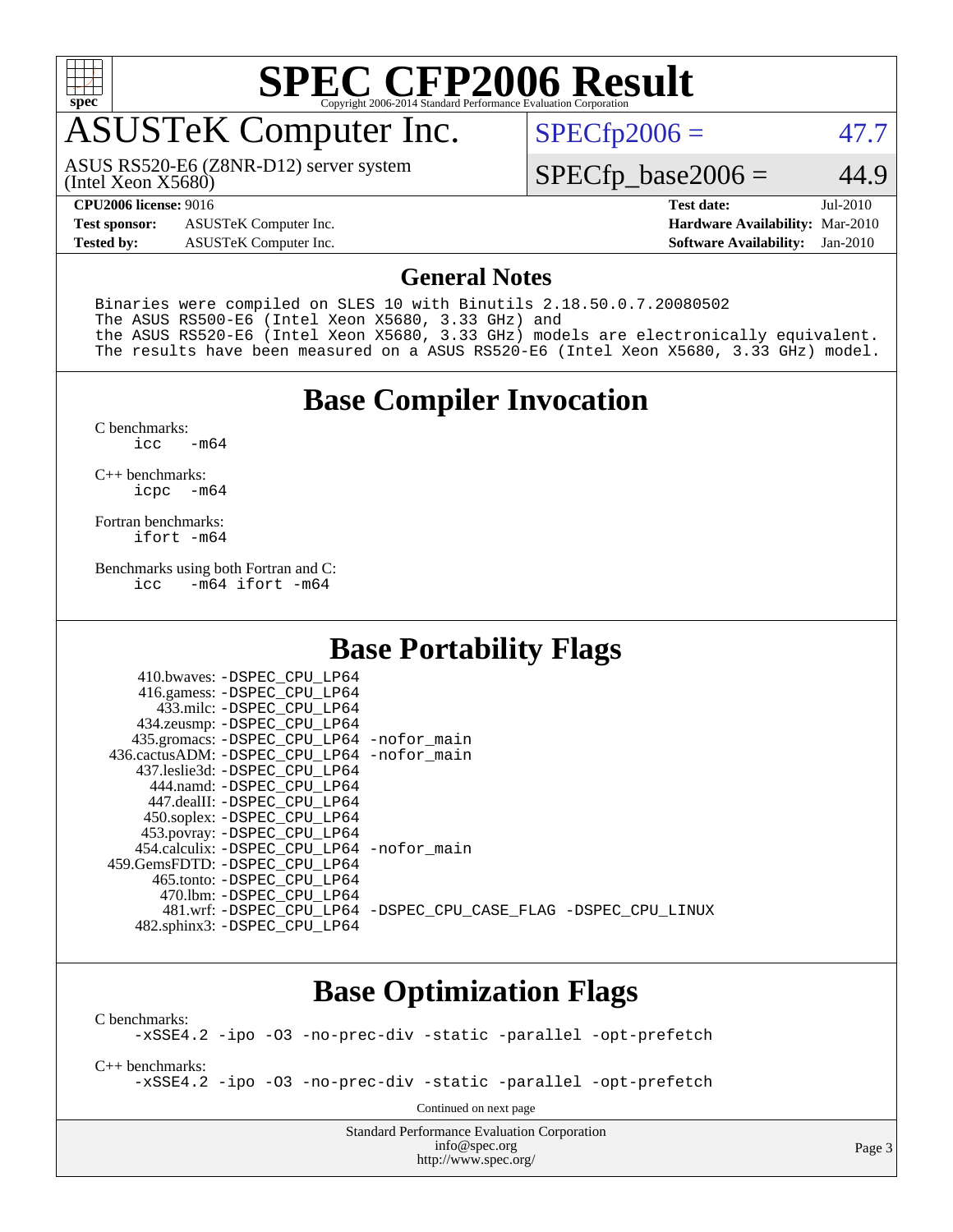

# **[SPEC CFP2006 Result](http://www.spec.org/auto/cpu2006/Docs/result-fields.html#SPECCFP2006Result)**

# ASUSTeK Computer Inc.

ASUS RS520-E6 (Z8NR-D12) server system

 $SPECfp2006 = 47.7$  $SPECfp2006 = 47.7$ 

(Intel Xeon X5680)

**[Test sponsor:](http://www.spec.org/auto/cpu2006/Docs/result-fields.html#Testsponsor)** ASUSTeK Computer Inc. **[Hardware Availability:](http://www.spec.org/auto/cpu2006/Docs/result-fields.html#HardwareAvailability)** Mar-2010 **[Tested by:](http://www.spec.org/auto/cpu2006/Docs/result-fields.html#Testedby)** ASUSTeK Computer Inc. **[Software Availability:](http://www.spec.org/auto/cpu2006/Docs/result-fields.html#SoftwareAvailability)** Jan-2010

 $SPECTp\_base2006 = 44.9$ 

**[CPU2006 license:](http://www.spec.org/auto/cpu2006/Docs/result-fields.html#CPU2006license)** 9016 **[Test date:](http://www.spec.org/auto/cpu2006/Docs/result-fields.html#Testdate)** Jul-2010

# **[Base Optimization Flags \(Continued\)](http://www.spec.org/auto/cpu2006/Docs/result-fields.html#BaseOptimizationFlags)**

[Fortran benchmarks](http://www.spec.org/auto/cpu2006/Docs/result-fields.html#Fortranbenchmarks): [-xSSE4.2](http://www.spec.org/cpu2006/results/res2010q3/cpu2006-20100705-12177.flags.html#user_FCbase_f-xSSE42_f91528193cf0b216347adb8b939d4107) [-ipo](http://www.spec.org/cpu2006/results/res2010q3/cpu2006-20100705-12177.flags.html#user_FCbase_f-ipo) [-O3](http://www.spec.org/cpu2006/results/res2010q3/cpu2006-20100705-12177.flags.html#user_FCbase_f-O3) [-no-prec-div](http://www.spec.org/cpu2006/results/res2010q3/cpu2006-20100705-12177.flags.html#user_FCbase_f-no-prec-div) [-static](http://www.spec.org/cpu2006/results/res2010q3/cpu2006-20100705-12177.flags.html#user_FCbase_f-static) [-parallel](http://www.spec.org/cpu2006/results/res2010q3/cpu2006-20100705-12177.flags.html#user_FCbase_f-parallel) [-opt-prefetch](http://www.spec.org/cpu2006/results/res2010q3/cpu2006-20100705-12177.flags.html#user_FCbase_f-opt-prefetch)

[Benchmarks using both Fortran and C](http://www.spec.org/auto/cpu2006/Docs/result-fields.html#BenchmarksusingbothFortranandC): [-xSSE4.2](http://www.spec.org/cpu2006/results/res2010q3/cpu2006-20100705-12177.flags.html#user_CC_FCbase_f-xSSE42_f91528193cf0b216347adb8b939d4107) [-ipo](http://www.spec.org/cpu2006/results/res2010q3/cpu2006-20100705-12177.flags.html#user_CC_FCbase_f-ipo) [-O3](http://www.spec.org/cpu2006/results/res2010q3/cpu2006-20100705-12177.flags.html#user_CC_FCbase_f-O3) [-no-prec-div](http://www.spec.org/cpu2006/results/res2010q3/cpu2006-20100705-12177.flags.html#user_CC_FCbase_f-no-prec-div) [-static](http://www.spec.org/cpu2006/results/res2010q3/cpu2006-20100705-12177.flags.html#user_CC_FCbase_f-static) [-parallel](http://www.spec.org/cpu2006/results/res2010q3/cpu2006-20100705-12177.flags.html#user_CC_FCbase_f-parallel) [-opt-prefetch](http://www.spec.org/cpu2006/results/res2010q3/cpu2006-20100705-12177.flags.html#user_CC_FCbase_f-opt-prefetch)

**[Peak Compiler Invocation](http://www.spec.org/auto/cpu2006/Docs/result-fields.html#PeakCompilerInvocation)**

[C benchmarks](http://www.spec.org/auto/cpu2006/Docs/result-fields.html#Cbenchmarks):  $i<sub>c</sub>$   $-m64$ 

[C++ benchmarks:](http://www.spec.org/auto/cpu2006/Docs/result-fields.html#CXXbenchmarks) [icpc -m64](http://www.spec.org/cpu2006/results/res2010q3/cpu2006-20100705-12177.flags.html#user_CXXpeak_intel_icpc_64bit_bedb90c1146cab66620883ef4f41a67e)

[Fortran benchmarks](http://www.spec.org/auto/cpu2006/Docs/result-fields.html#Fortranbenchmarks): [ifort -m64](http://www.spec.org/cpu2006/results/res2010q3/cpu2006-20100705-12177.flags.html#user_FCpeak_intel_ifort_64bit_ee9d0fb25645d0210d97eb0527dcc06e)

[Benchmarks using both Fortran and C](http://www.spec.org/auto/cpu2006/Docs/result-fields.html#BenchmarksusingbothFortranandC): [icc -m64](http://www.spec.org/cpu2006/results/res2010q3/cpu2006-20100705-12177.flags.html#user_CC_FCpeak_intel_icc_64bit_0b7121f5ab7cfabee23d88897260401c) [ifort -m64](http://www.spec.org/cpu2006/results/res2010q3/cpu2006-20100705-12177.flags.html#user_CC_FCpeak_intel_ifort_64bit_ee9d0fb25645d0210d97eb0527dcc06e)

## **[Peak Portability Flags](http://www.spec.org/auto/cpu2006/Docs/result-fields.html#PeakPortabilityFlags)**

Same as Base Portability Flags

## **[Peak Optimization Flags](http://www.spec.org/auto/cpu2006/Docs/result-fields.html#PeakOptimizationFlags)**

[C benchmarks](http://www.spec.org/auto/cpu2006/Docs/result-fields.html#Cbenchmarks):

 $433 \text{.}$ milc:  $-xSSE4$ .  $2(pass 2)$  - $prof-gen(pass 1)$  - $ipo(pass 2)$  [-O3](http://www.spec.org/cpu2006/results/res2010q3/cpu2006-20100705-12177.flags.html#user_peakPASS2_CFLAGSPASS2_LDFLAGS433_milc_f-O3) $(pass 2)$ [-no-prec-div](http://www.spec.org/cpu2006/results/res2010q3/cpu2006-20100705-12177.flags.html#user_peakPASS2_CFLAGSPASS2_LDFLAGS433_milc_f-no-prec-div)(pass 2) [-static](http://www.spec.org/cpu2006/results/res2010q3/cpu2006-20100705-12177.flags.html#user_peakPASS2_CFLAGSPASS2_LDFLAGS433_milc_f-static)(pass 2) [-prof-use](http://www.spec.org/cpu2006/results/res2010q3/cpu2006-20100705-12177.flags.html#user_peakPASS2_CFLAGSPASS2_LDFLAGS433_milc_prof_use_bccf7792157ff70d64e32fe3e1250b55)(pass 2) [-ansi-alias](http://www.spec.org/cpu2006/results/res2010q3/cpu2006-20100705-12177.flags.html#user_peakOPTIMIZE433_milc_f-ansi-alias)

 470.lbm: [-xSSE4.2](http://www.spec.org/cpu2006/results/res2010q3/cpu2006-20100705-12177.flags.html#user_peakPASS2_CFLAGSPASS2_LDFLAGS470_lbm_f-xSSE42_f91528193cf0b216347adb8b939d4107)(pass 2) [-prof-gen](http://www.spec.org/cpu2006/results/res2010q3/cpu2006-20100705-12177.flags.html#user_peakPASS1_CFLAGSPASS1_LDFLAGS470_lbm_prof_gen_e43856698f6ca7b7e442dfd80e94a8fc)(pass 1) [-ipo](http://www.spec.org/cpu2006/results/res2010q3/cpu2006-20100705-12177.flags.html#user_peakPASS2_CFLAGSPASS2_LDFLAGS470_lbm_f-ipo)(pass 2) [-O3](http://www.spec.org/cpu2006/results/res2010q3/cpu2006-20100705-12177.flags.html#user_peakPASS2_CFLAGSPASS2_LDFLAGS470_lbm_f-O3)(pass 2) [-no-prec-div](http://www.spec.org/cpu2006/results/res2010q3/cpu2006-20100705-12177.flags.html#user_peakPASS2_CFLAGSPASS2_LDFLAGS470_lbm_f-no-prec-div)(pass 2) [-static](http://www.spec.org/cpu2006/results/res2010q3/cpu2006-20100705-12177.flags.html#user_peakPASS2_CFLAGSPASS2_LDFLAGS470_lbm_f-static)(pass 2) [-prof-use](http://www.spec.org/cpu2006/results/res2010q3/cpu2006-20100705-12177.flags.html#user_peakPASS2_CFLAGSPASS2_LDFLAGS470_lbm_prof_use_bccf7792157ff70d64e32fe3e1250b55)(pass 2) [-parallel](http://www.spec.org/cpu2006/results/res2010q3/cpu2006-20100705-12177.flags.html#user_peakOPTIMIZE470_lbm_f-parallel) [-ansi-alias](http://www.spec.org/cpu2006/results/res2010q3/cpu2006-20100705-12177.flags.html#user_peakOPTIMIZE470_lbm_f-ansi-alias) [-auto-ilp32](http://www.spec.org/cpu2006/results/res2010q3/cpu2006-20100705-12177.flags.html#user_peakCOPTIMIZE470_lbm_f-auto-ilp32)

 482.sphinx3: [-xSSE4.2](http://www.spec.org/cpu2006/results/res2010q3/cpu2006-20100705-12177.flags.html#user_peakOPTIMIZE482_sphinx3_f-xSSE42_f91528193cf0b216347adb8b939d4107) [-ipo](http://www.spec.org/cpu2006/results/res2010q3/cpu2006-20100705-12177.flags.html#user_peakOPTIMIZE482_sphinx3_f-ipo) [-O3](http://www.spec.org/cpu2006/results/res2010q3/cpu2006-20100705-12177.flags.html#user_peakOPTIMIZE482_sphinx3_f-O3) [-no-prec-div](http://www.spec.org/cpu2006/results/res2010q3/cpu2006-20100705-12177.flags.html#user_peakOPTIMIZE482_sphinx3_f-no-prec-div) [-static](http://www.spec.org/cpu2006/results/res2010q3/cpu2006-20100705-12177.flags.html#user_peakOPTIMIZE482_sphinx3_f-static) [-auto-ilp32](http://www.spec.org/cpu2006/results/res2010q3/cpu2006-20100705-12177.flags.html#user_peakCOPTIMIZE482_sphinx3_f-auto-ilp32) [-unroll2](http://www.spec.org/cpu2006/results/res2010q3/cpu2006-20100705-12177.flags.html#user_peakCOPTIMIZE482_sphinx3_f-unroll_784dae83bebfb236979b41d2422d7ec2)

[C++ benchmarks:](http://www.spec.org/auto/cpu2006/Docs/result-fields.html#CXXbenchmarks)

 444.namd: [-xSSE4.2](http://www.spec.org/cpu2006/results/res2010q3/cpu2006-20100705-12177.flags.html#user_peakPASS2_CXXFLAGSPASS2_LDFLAGS444_namd_f-xSSE42_f91528193cf0b216347adb8b939d4107)(pass 2) [-prof-gen](http://www.spec.org/cpu2006/results/res2010q3/cpu2006-20100705-12177.flags.html#user_peakPASS1_CXXFLAGSPASS1_LDFLAGS444_namd_prof_gen_e43856698f6ca7b7e442dfd80e94a8fc)(pass 1) [-ipo](http://www.spec.org/cpu2006/results/res2010q3/cpu2006-20100705-12177.flags.html#user_peakPASS2_CXXFLAGSPASS2_LDFLAGS444_namd_f-ipo)(pass 2) [-O3](http://www.spec.org/cpu2006/results/res2010q3/cpu2006-20100705-12177.flags.html#user_peakPASS2_CXXFLAGSPASS2_LDFLAGS444_namd_f-O3)(pass 2) [-no-prec-div](http://www.spec.org/cpu2006/results/res2010q3/cpu2006-20100705-12177.flags.html#user_peakPASS2_CXXFLAGSPASS2_LDFLAGS444_namd_f-no-prec-div)(pass 2) [-static](http://www.spec.org/cpu2006/results/res2010q3/cpu2006-20100705-12177.flags.html#user_peakPASS2_CXXFLAGSPASS2_LDFLAGS444_namd_f-static)(pass 2) [-prof-use](http://www.spec.org/cpu2006/results/res2010q3/cpu2006-20100705-12177.flags.html#user_peakPASS2_CXXFLAGSPASS2_LDFLAGS444_namd_prof_use_bccf7792157ff70d64e32fe3e1250b55)(pass 2) [-fno-alias](http://www.spec.org/cpu2006/results/res2010q3/cpu2006-20100705-12177.flags.html#user_peakOPTIMIZE444_namd_f-no-alias_694e77f6c5a51e658e82ccff53a9e63a) [-auto-ilp32](http://www.spec.org/cpu2006/results/res2010q3/cpu2006-20100705-12177.flags.html#user_peakCXXOPTIMIZE444_namd_f-auto-ilp32)

Continued on next page

Standard Performance Evaluation Corporation [info@spec.org](mailto:info@spec.org) <http://www.spec.org/>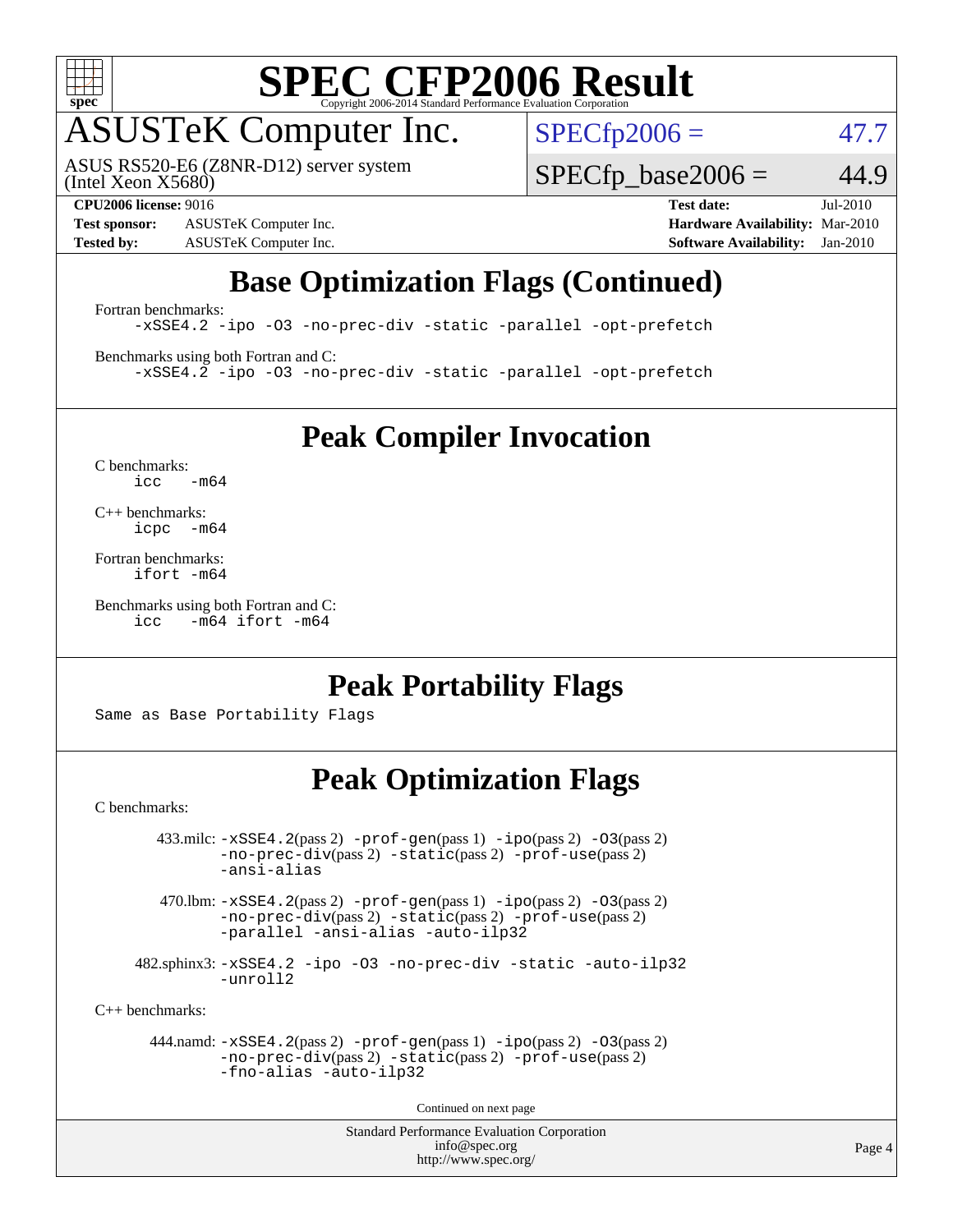

# **[SPEC CFP2006 Result](http://www.spec.org/auto/cpu2006/Docs/result-fields.html#SPECCFP2006Result)**

# ASUSTeK Computer Inc.

ASUS RS520-E6 (Z8NR-D12) server system

 $SPECfp2006 = 47.7$  $SPECfp2006 = 47.7$ 

(Intel Xeon X5680)

**[Test sponsor:](http://www.spec.org/auto/cpu2006/Docs/result-fields.html#Testsponsor)** ASUSTeK Computer Inc. **[Hardware Availability:](http://www.spec.org/auto/cpu2006/Docs/result-fields.html#HardwareAvailability)** Mar-2010 **[Tested by:](http://www.spec.org/auto/cpu2006/Docs/result-fields.html#Testedby)** ASUSTeK Computer Inc. **[Software Availability:](http://www.spec.org/auto/cpu2006/Docs/result-fields.html#SoftwareAvailability)** Jan-2010

 $SPECfp\_base2006 = 44.9$ **[CPU2006 license:](http://www.spec.org/auto/cpu2006/Docs/result-fields.html#CPU2006license)** 9016 **[Test date:](http://www.spec.org/auto/cpu2006/Docs/result-fields.html#Testdate)** Jul-2010

## **[Peak Optimization Flags \(Continued\)](http://www.spec.org/auto/cpu2006/Docs/result-fields.html#PeakOptimizationFlags)**

|                                      | 447.dealII: -xSSE4.2(pass 2) -prof-gen(pass 1) -ipo(pass 2) -03(pass 2)<br>$-no-prec-div(pass 2) -static(pass 2) -prof-use(pass 2)$<br>-unroll2 -ansi-alias -scalar-rep- -auto-ilp32    |  |  |  |  |  |
|--------------------------------------|-----------------------------------------------------------------------------------------------------------------------------------------------------------------------------------------|--|--|--|--|--|
|                                      | $450$ .soplex: $-xSSE4$ . $2(pass 2)$ -prof-gen(pass 1) -ipo(pass 2) -03(pass 2)<br>$-no-prec-div(pass 2) -static(pass 2) -prot-use(pass 2)$<br>-opt-malloc-options=3 -auto-ilp32       |  |  |  |  |  |
|                                      | 453.povray: -xSSE4.2(pass 2) -prof-gen(pass 1) -ipo(pass 2) -03(pass 2)<br>-no-prec-div(pass 2) -static(pass 2) -prof-use(pass 2)<br>-unroll4 -ansi-alias                               |  |  |  |  |  |
| Fortran benchmarks:                  |                                                                                                                                                                                         |  |  |  |  |  |
|                                      | 410.bwaves: -xSSE4.2 -ipo -03 -no-prec-div -static -opt-prefetch<br>-parallel                                                                                                           |  |  |  |  |  |
|                                      | 416.gamess: -xSSE4.2(pass 2) -prof-gen(pass 1) -ipo(pass 2) -03(pass 2)<br>-no-prec-div(pass 2) -static(pass 2) -prof-use(pass 2)<br>-unroll2 - ObO -ansi-alias -scalar-rep-            |  |  |  |  |  |
| $434$ .zeusmp: basepeak = yes        |                                                                                                                                                                                         |  |  |  |  |  |
| $437$ leslie3d: basepeak = yes       |                                                                                                                                                                                         |  |  |  |  |  |
|                                      | 459. GemsFDTD: -xSSE4. 2(pass 2) -prof-gen(pass 1) -ipo(pass 2) -03(pass 2)<br>-no-prec-div(pass 2) -static(pass 2) -prof-use(pass 2)<br>-unroll2 -Ob0 -opt-prefetch -parallel          |  |  |  |  |  |
|                                      | 465.tonto: -xSSE4.2(pass 2) -prof-gen(pass 1) -ipo(pass 2) -03(pass 2)<br>-no-prec-div(pass 2) -static(pass 2) -prof-use(pass 2)<br>-inline-calloc -opt-malloc-options=3 -auto -unroll4 |  |  |  |  |  |
| Benchmarks using both Fortran and C: |                                                                                                                                                                                         |  |  |  |  |  |
|                                      | $435$ .gromacs: $-xSSE4$ . 2(pass 2) $-prof-gen(pass 1) -ipo(pass 2) -03(pass 2)$<br>-no-prec-div(pass 2) -static(pass 2) -prof-use(pass 2)<br>-opt-prefetch -auto-ilp32                |  |  |  |  |  |
|                                      | 436.cactusADM: -xSSE4.2(pass 2) -prof-gen(pass 1) -ipo(pass 2) -03(pass 2)<br>-no-prec-div(pass 2) -static(pass 2) -prof-use(pass 2)<br>-unroll2 -opt-prefetch -parallel -auto-ilp32    |  |  |  |  |  |
|                                      | 454.calculix: -xSSE4.2 -ipo -03 -no-prec-div -static -auto-ilp32                                                                                                                        |  |  |  |  |  |
| 481.wrf: Same as 454.calculix        |                                                                                                                                                                                         |  |  |  |  |  |
|                                      |                                                                                                                                                                                         |  |  |  |  |  |
|                                      |                                                                                                                                                                                         |  |  |  |  |  |